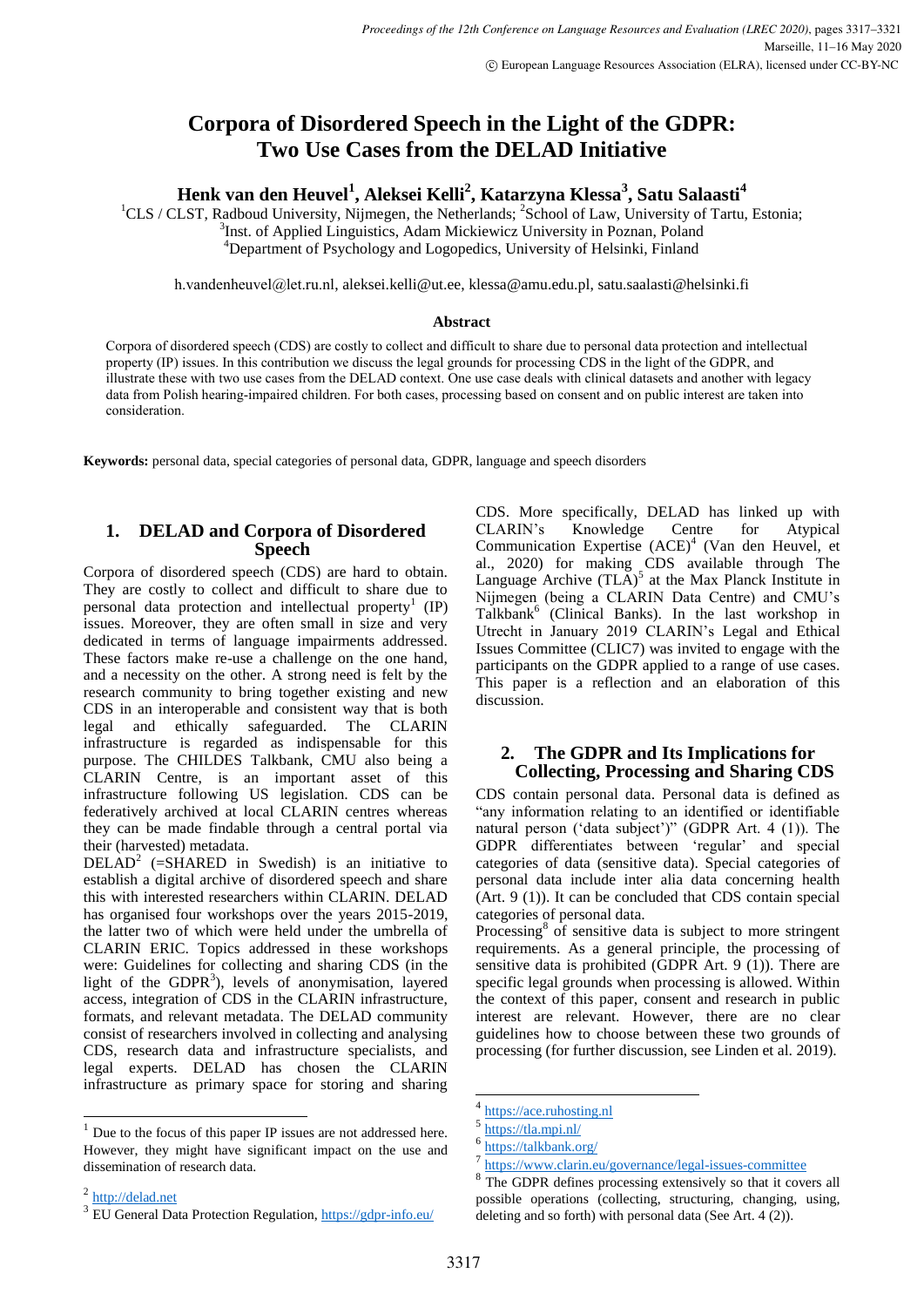The GDPR provides that processing of sensitive data is allowed if "the data subject has given explicit consent to the processing of those personal data for one or more specified purposes" (Art. 9 (2) a). Consent as a key concept of the GDPR is "any freely given, specific, informed and unambiguous indication of the data subject's wishes by which he or she, by a statement or by a clear affirmative action, signifies agreement to the processing of personal data relating to him or her" (Art. 4 (11)). There is no valid consent if it is not given freely (some circumstances forced the data subject to consent), or the data subject does have enough information (for further explanation see WP29 2017).

Consent for processing sensitive data must be explicit and given for specified purposes. The guidelines concerning consent explain that "the data subject must give an express statement of consent. An obvious way to make sure consent is explicit would be to expressly confirm consent in a written statement" (WP29 2017: 18).

Processing based on consent has advantages. Firstly, it leads to a higher degree of privacy protection. Secondly, the data subject can consent to public dissemination of his/her data. In order to limit potential disputes and liabilities relating to processing of personal data, possible uses of personal data (including commercial uses and sharing) can be described in consent forms.

Consent as a legal ground for processing personal data for research purposes has also challenges. For example:

1) it involves a certain amount of uncertainty. According to the GDPR, the data subject can withdraw his or her consent at any time without detriment (Art. 7 (3), WP29 2017: 21);

2) the acquisition and management of consents involves considerable administrative burden;

3) it is not always suitable for legacy data.<sup>9</sup>

The other legal ground to process sensitive personal data (speech disorders data) for research is to rely on public interest. The GDPR provides that sensitive personal data can be processed if it "is necessary for archiving purposes in the public interest, scientific or historical research purposes or statistical purposes" (Art. 9 (2) j).

Processing without consent (for further discussion on general framework and national examples, see Kelli et al. 2019) does not mean that the data subject's rights do not have to be honoured. For instance, according to the GDPR, the data subject has to be informed of processing. This gives rise to a question concerning the processing of legacy data because the fulfilment of this obligation is complicated or impossible. The GDPR foresees the situation and provides that the data subject does not have to be informed if "the provision of such information proves impossible or would involve a disproportionate effort, in particular for processing for archiving purposes in the public interest, scientific or historical research purposes or statistical purposes" (Art. 14 (5) b).

The GDPR establishes a general framework for processing data for research purposes. The GDPR defines research extensively so that it includes "technological development and demonstration, fundamental research, applied research and privately funded research" (Recital

l

159). The GDPR also requires processing for research purposes to be subject to appropriate safeguards which ensure technical and organisational measures (Art. 89).

The use of an appropriate legal ground for processing personal data is just one aspect. To avoid the violation of the data subject's rights, other GDPR requirements have to be followed. The controller<sup>10</sup> has to follow the principles relating to processing of personal data such as lawfulness, fairness and transparency, data minimisation, accuracy, integrity and confidentiality and accountability (GDPR Art. 5).

The data controller has to follow the principle of data protection by design and by default (see GDPR Art. 25, for further discussion see EDPB 2019).

## **3. Corpora of Disordered Speech: Example Use Cases**

### **3.1 Use case 1: Clinical datasets requiring personal data from different sources**

Collecting new datasets from individuals with diagnosed speech disorders is a multidisciplinary effort, and involves data from multiple sources. Prior to data collection, a solid inclusion and exclusion criteria with relevant diagnostic procedures is established. Finally, from the potential individuals only a subset will be willing to use their valuable time for taking part in scientific research, and often the number of participants remains small. Therefore, enabling the use of these datasets by other researchers beyond the data generators would not only benefit the scientific community but also help individuals with speech disorders. Shared data may have remarkable impact for reproducibility and confirming results, but in regard to clinical datasets it can only happen, if there are effective ways to share such sensitive data.

A one relevant example of such dataset discussed within the DELAD initiative is a study investigating the use of ultrasound visual feedback (UVF) as an intervention method for children and adults with persistent speech sound disorders. Accumulating evidence suggests that UVF has the potential to increase treatment efficacy, but most of the studies have been done in English speaking countries (e.g. Sudgen, Lloyd, Lam, & Cleland, 2019; Preston et al., 2017), and with relatively small number of participants. Therefore, there is a growing need to provide comparable data from other languages, and this is now in planning at the University of Helsinki, Finland.

Intervention study designs such as this involve collecting multiple types of data. Because the underlying cause of speech sound disorder may vary from phonological delay to apraxia of speech (Dodd et al. 2018, Waring and Knight 2013), careful assessment of the underlying linguistic-cognitive abilities is important. The hospital or clinic where the individual has been diagnosed will provide some of this information, and some will be collected as part of the study protocol. These data are usually stored as anonymised spreadsheet data. However,

1

<sup>&</sup>lt;sup>9</sup> For the purpose of this article legacy data refers to personal data collected long time ago and there is not enough information for the identification and contacting data subjects. However, at the same time it is still protectable personal data.

<sup>&</sup>lt;sup>10</sup> The GDPR defines the controller as "the natural or legal person, public authority, agency or other body which, alone or jointly with others, determines the purposes and means of the processing of personal data"  $(Art. 4(7))$ .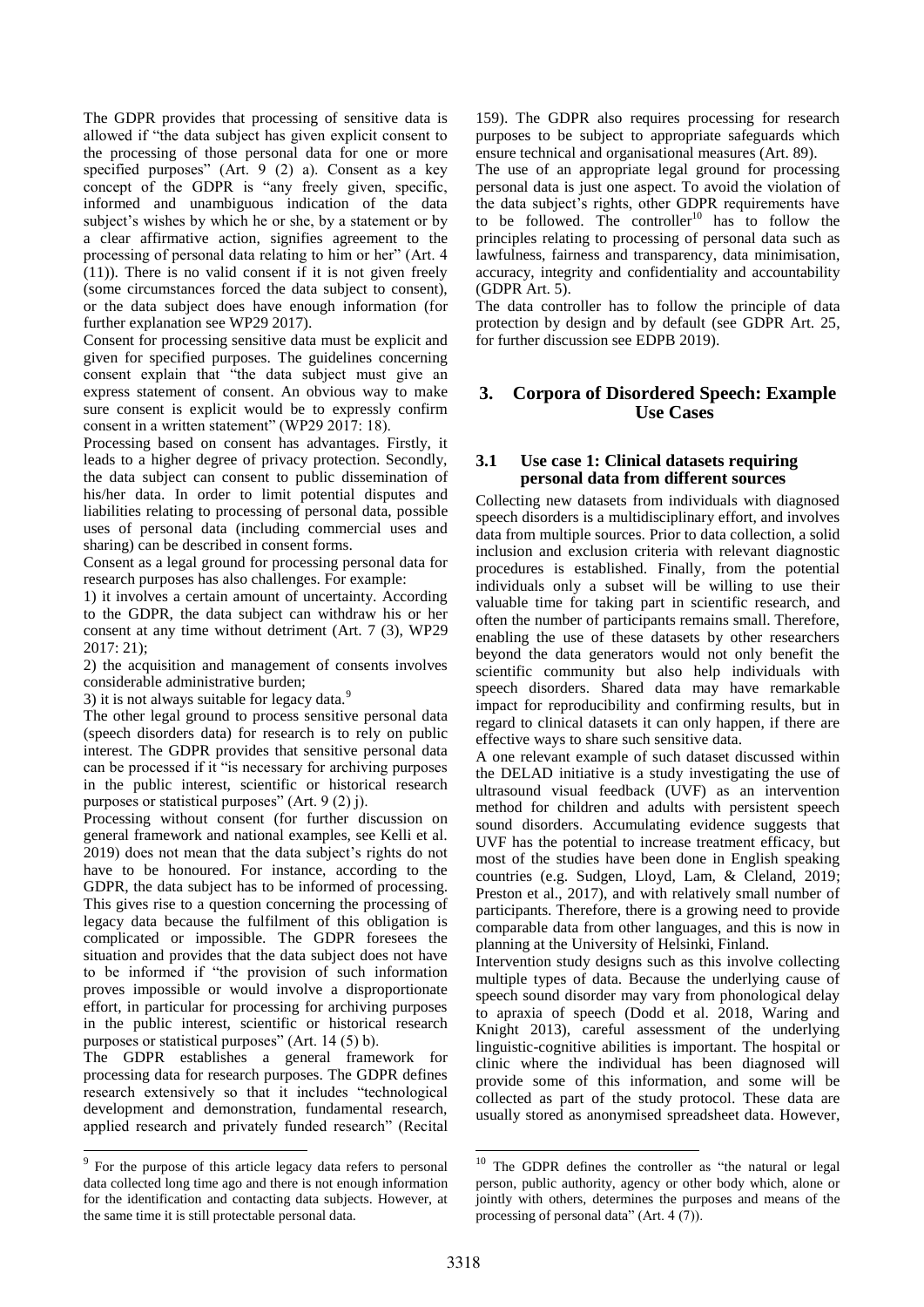audio and video recordings of the treatment cannot be anonymised. For example, a ten-session treatment including 10–15 minute training with real-time ultrasound feedback of articulation needs to be recorded for reliable assessment of efficacy. Furthermore, word lists are recorded for accurate acoustic analysis for quantifying the change. Therefore, a secure system that would meet the high requirements of ethical guidelines for medical research is needed.

The technological requirements for such reliable data sharing systems are under development. For example, the Language Bank of Finland (Kielipankki) already serves the researchers and students who use text and speech corpora of typical speech. The Language Bank of Finland is hosted by CSC - IT Center for Science on servers in CSC data centers in Finland, and overcoming questions related to sharing sensitive data are under consideration. The dataset containing sensitive information will be licenced and stored in a secure environment without a direct connection to the internet. Limiting access to data with authorized access via a secured system will minimize the possibility for data misuse. The authorized user can access the data only on a virtual machine via Remote Desktop and would not be able to download the data $11$ . However, even the best possible technological advances will become useful only after an agreement between the committees assessing the ethical guidelines of medical research and the participants. During ethical assessment of the study, special attention was drawn to how the experimental design and data sharing protocol is explained to the subjects. Importantly, it should be understandable also for children. The consent of the participants is asked with an opt-in form, where participants specify, if all of the data (audio, video, test results) or only some part of it can be shared for scientific purposes. The consent forms are stored in a secured place, separate from the data. In pilot measurements, participants and their parents were willing to opt-in data sharing, and the data collection will continue.

### **3.2 Use case 2: Archival recordings and metadata of hearing impaired children**

An example of legacy corpora discussed within the DELAD initiative are the collections of the audio recordings of Polish hearing-impaired children collected in the years 1990s and later until 2006 in the region of Greater Poland (Wielkopolska), in Kalisz and Poznań (see the DELAD group progress report for 2019, and the presentation delivered by Anita Lorenc and Katarzyna Klessa). The data were first analysed and described in several academic dissertations (e.g., Andruszka et al., 2000; Francuzik & Szalkowska, 2001; Kleśta, 2002; Stankiewicz & Włoch, 2001; Trochymiuk, 2006). The results of further explorations based on the data were reported in a number of publications (e.g., Łobacz et al., 2002; 2003; Kleśta, 2004; 2006; Lorenc, 2012).

The existing collections consist of elicited speech (word lists) from above 60 children educated in two different schools in which two different methods of teaching were implemented at the time of the recordings. In Kalisz (cf.

Trochymiuk, 2006), the so-called *Cued Speech* method was used according to which the speech is accompanied by special rhythmic movement of one hand enhancing the pronunciation (Cornett, 1967; Polish adaptation by Krakowiak, 1986). In the Poznań school (e.g. Kleśta, 2002), the starting point for speech practice was usually the phone-level articulatory training, while the approach to speech elicitation and pronunciation control was defined individually for each child. The majority of school subjects were taught by means of the *Total Communication* method making use of all accessible modalities: both vocal and visual channels, linguistic and non-linguistic signals, various artefacts and teaching aids (e.g., Holcomb, 1972, cited after: Evans, 1982).

The speakers whose voices are included in the collections were children during the recordings. At that time, the legislation in Poland was much more lenient than afterwards and thus no written consents were issued. The recording sessions were conducted based on the oral agreements between the researchers and the schools headmasters. Correspondingly, no direct contact information to reach the speakers is available at present which makes it practically impossible to develop appropriate consent documents *post factum*.

What makes the case of the disordered speech archives more problematic than other types of legacy data, is the sensitive nature of metadata collected along with the recordings. The additional information for the abovementioned corpora of the speech of hearingimpaired children involves details important from the point of view of speech therapists and phoneticians such as: standard medical facts about the hearing loss reasons and degree, the personal history of hearing aids, therapy and education stages, other possible disorders or diseases, family information, speech evaluation results, and more. The character of the metadata can become an obstacle for data sharing because part of the information might be regarded as especially sensitive which would obviously entail a need to implement varied data and metadata access levels.

Currently, one of the collections (Polish Cued Speech Corpus of 20 Hearing Impaired Children, cf. Trochymiuk, 2006) is being curated and will soon be made findable and accessible through CMU's Talkbank and stored at the TLA. For the initial version of the shared resource, the dataset will include: the original audio recordings, prompt texts for the recorded utterances, and the basic speaker information (gender, age). The access to more sensitive information, medical and family facts remains restricted.

As already mentioned, the novel requirements might be difficult or even impossible to be fully implemented for archival recordings. However, given that the data collection procedure was legal at the time of the recordings (even if conducted according to guidelines that were less stringent than the present ones), we assume that the resources (or part of them) can still be shared. See further section 4.

## **4. Discussion and Conclusion**

The addressed cases concern the use of sensitive data (health data) which processing is more restricted. One option to avoid the applicability of personal data

 $11$ See: [https://www.csc.fi/web/blog/post/-/blogs/csc-for](https://www.csc.fi/web/blog/post/-/blogs/csc-for-sensitive-data-because-your-data-is-worth-it-and-should-be-kept-that-wa-2)[sensitive-data-because-your-data-is-worth-it-and-should-be](https://www.csc.fi/web/blog/post/-/blogs/csc-for-sensitive-data-because-your-data-is-worth-it-and-should-be-kept-that-wa-2)[kept-that-wa-2](https://www.csc.fi/web/blog/post/-/blogs/csc-for-sensitive-data-because-your-data-is-worth-it-and-should-be-kept-that-wa-2)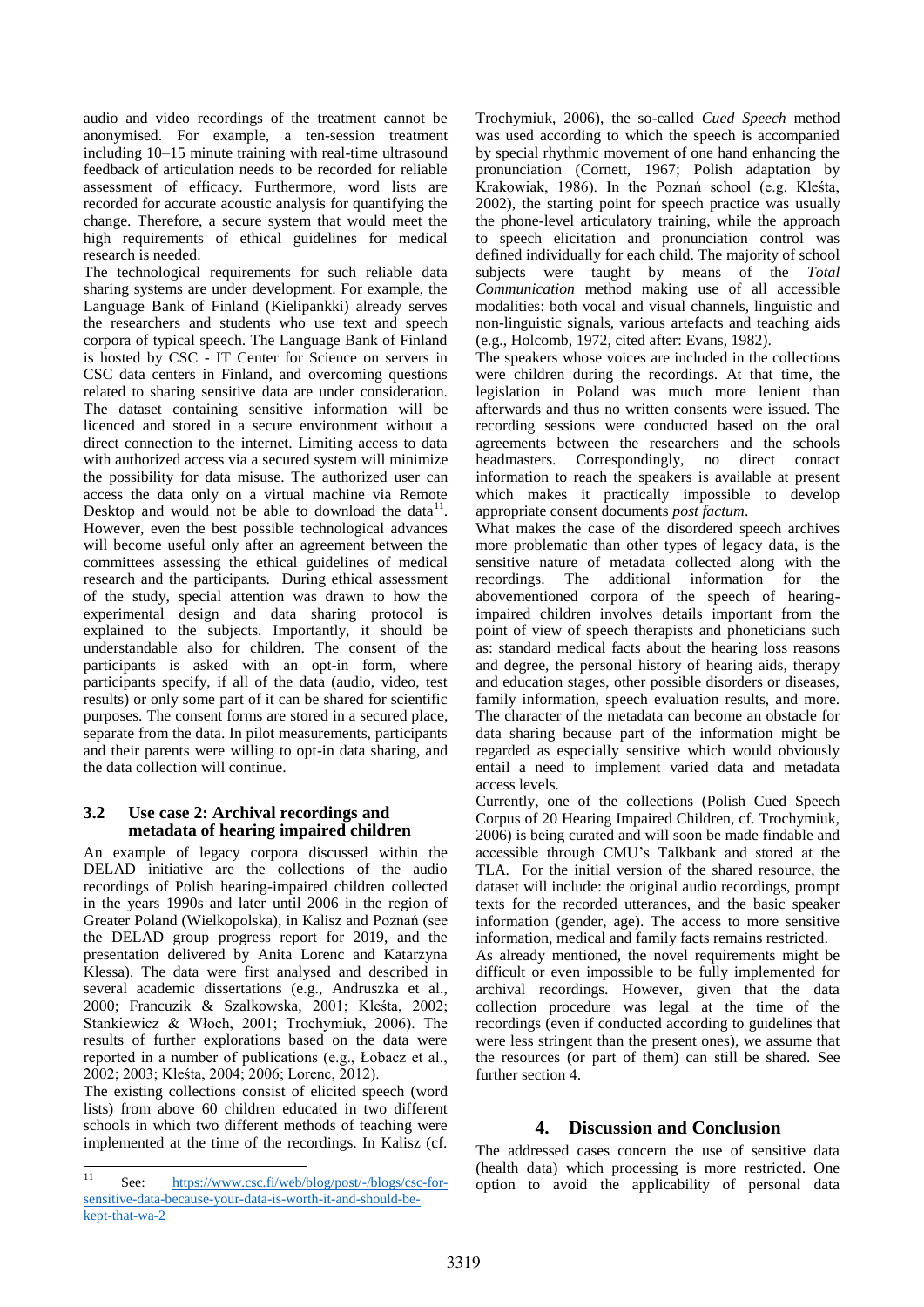protection requirements is to anonymise the data. However, this is complicated for audio and video data.

Due to the delicate nature of the data it is crucially important to follow the principle of confidentiality and integrity. It means that the involved research institutions must ensure "appropriate security of the personal data, including protection against unauthorised or unlawful processing and against accidental loss, destruction or damage, using appropriate technical or organisational measures" (GDPR Art. 5 f)). Data protection by design and by default must be followed as well (GDPR Art. 25).

Processing of the data can be based on consent or public interest research. The use of consent model entails legal uncertainty. The data subject can withdraw the consent at any time. Consent has to be freely given, specific and explicit.

Public interest research is another ground. The problem with this ground is that the collected data cannot be made widely available. There are limitations of commercial use as well.

For the first case, the consent model seems to be more appropriate. The group is small and the collection of data will start after appropriate ethical permission is obtained. Since there is a direct contact with the participants anyway, then it is also possible to acquire consents. Consents should include the description of all possible uses of personal data (e.g. commercial use, data sharing and so forth). The risk is that some participant may decide later that they do not want be part of the research (withdraws the consent). However, they cannot request the deletion of the collected data (see, GDPR Art. 17 3 (d)).

For the second case, the consent model is not suitable since the case concerns legacy data. It is unrealistic to obtain consents for processing the data since the contact information is not available; the data subjects are not fully identifiable and so forth. In this scenario the main way forward is to rely on the ground of research in public interest. The reliance on this ground requires informing data subjects about the data processing. However, this obligation is limited if it is not possible or it is disproportionally complicated to contact the data subjects (GDPR Art. 14, for further explanation, see also recital 62). Data sharing should always be preceded by careful inspection of the archive contents in order to secure GDPR-compliance. In the case of archival data curation and inclusion in public repositories, the GDPR data minimisation rule could be useful as one of the guidelines for the selection of publishable and shareable information and establishing the access right levels. Advice regarding specific cases can be sought from Data Protection Officers appointed in many European companies, institutions, and universities..

Apart from the legal grounds used for processing personal data, it is crucial to comply with other data protection requirements such as fairness and transparency, data minimisation, integrity and confidentiality and so forth (see GDPR Art. 5).

## **5. Bibliographical References**

Regulation (EU) 2016/679 of the European Parliament and of the Council of 27 April 2016 on the protection of natural persons with regard to the processing of personal data and on the free movement of such data, and repealing Directive 95/46/EC (General Data Protection Regulation). OJ L 119, 4.5.2016, p. 1-88. Available at [http://eur-lex.europa.eu/legal](http://eur-lex.europa.eu/legal-content/EN/TXT/?qid=1515793631105&uri=CELEX:32016R0679)[content/EN/TXT/?qid=1515793631105&uri=CELEX:3](http://eur-lex.europa.eu/legal-content/EN/TXT/?qid=1515793631105&uri=CELEX:32016R0679) [2016R0679](http://eur-lex.europa.eu/legal-content/EN/TXT/?qid=1515793631105&uri=CELEX:32016R0679) (15.11.2019)

- WP29. Guidelines on Consent under Regulation 2016/679. Adopted on 28 November 2017. As last Revised and Adopted on 10 April 2018. Available at [https://ec.europa.eu/newsroom/article29/item](https://ec.europa.eu/newsroom/article29/item-detail.cfm?item_id=623051)[detail.cfm?item\\_id=623051](https://ec.europa.eu/newsroom/article29/item-detail.cfm?item_id=623051) (13.3.2019)
- Andruszka, A., Dembińska, S., Goralewska, M., Pawełek, P., Piasecka, J., (2000). Fonetyczna charakterystyka wyrazów w wypowiedziach dzieci niesłyszących (Phonetic characteristics of words in the speech of hearing-impaired children), MA Thesis, Adam Mickiewicz University in Poznań.
- Cornett, R. O. (1967). Cued speech. *American Annals of the Deaf,* 3-13.
- Dodd, B., Ttofari-Eecen, K., Brommeyer, K., Ng, K., Reilly, S., & Morgan, A. (2018). Delayed and disordered development of articulation and phonology between four and seven years. *Child Language Teaching and Therapy,* 34(2), 87-99.
- EDPB (European Data Protection Board). Guidelines 4/2019 on Article 25 Data Protection by Design and by Default. Adopted on 13 November 2019. Available at [https://edpb.europa.eu/sites/edpb/files/consultation/edp](https://edpb.europa.eu/sites/edpb/files/consultation/edpb_guidelines_201904_dataprotection_by_design_and_by_default.pdf) [b\\_guidelines\\_201904\\_dataprotection\\_by\\_design\\_and\\_](https://edpb.europa.eu/sites/edpb/files/consultation/edpb_guidelines_201904_dataprotection_by_design_and_by_default.pdf) by default.pdf  $(27.2.2020)$
- Evans, L. (1982). Total communication: Structure and strategy. Gallaudet University Press.
- Francuzik (Klessa), K., Szalkowska, E., (2001). Częstotliwości formantowe samogłosek w mowie dzieci niesłyszących (Formant requencies of the speech of hearing-impaired children), MA Thesis, Adam Mickiewicz University in Poznań.
- Holcomb, R.K. Three years of the total approach 1968-71 (1972). *Report of the Proceedings of the Forty-Fifth Meeting of the Convention of American Instructors of the Deaf. Washington, D.C.*: U.S. Government Printing Office, 165-183.
- Kelli, Aleksei; Lindén, Krister; Vider, Kadri; Kamocki, Pawel; Birštonas, Ramunas; Calamai, Silvia; Labropoulou, Penny; Gavrilidou, Maria; Pavel Straňák (2019). Processing personal data without the consent of the data subject for the development and use of language resources. In: Inguna Skadina, Maria Eskevich (Ed.). Selected papers from the CLARIN Annual Conference 2018 (72−82). CLARIN Annual Conference 2018, Pisa, 8-10 October 2018. Linköping University Electronic Press, Linköpings universitet. Available at a state of  $\alpha$  at a state of  $\alpha$  at a state of  $\alpha$  at a state of  $\alpha$  at a state of  $\alpha$  at a state of  $\alpha$  at a state of  $\alpha$  at a state of  $\alpha$  at a state of  $\alpha$  at a state of  $\alpha$  at a state of  $\alpha$  at

[http://www.ep.liu.se/ecp/article.asp?issue=159&article](http://www.ep.liu.se/ecp/article.asp?issue=159&article=008&volume) [=008&volume=](http://www.ep.liu.se/ecp/article.asp?issue=159&article=008&volume) (15.11.2019).